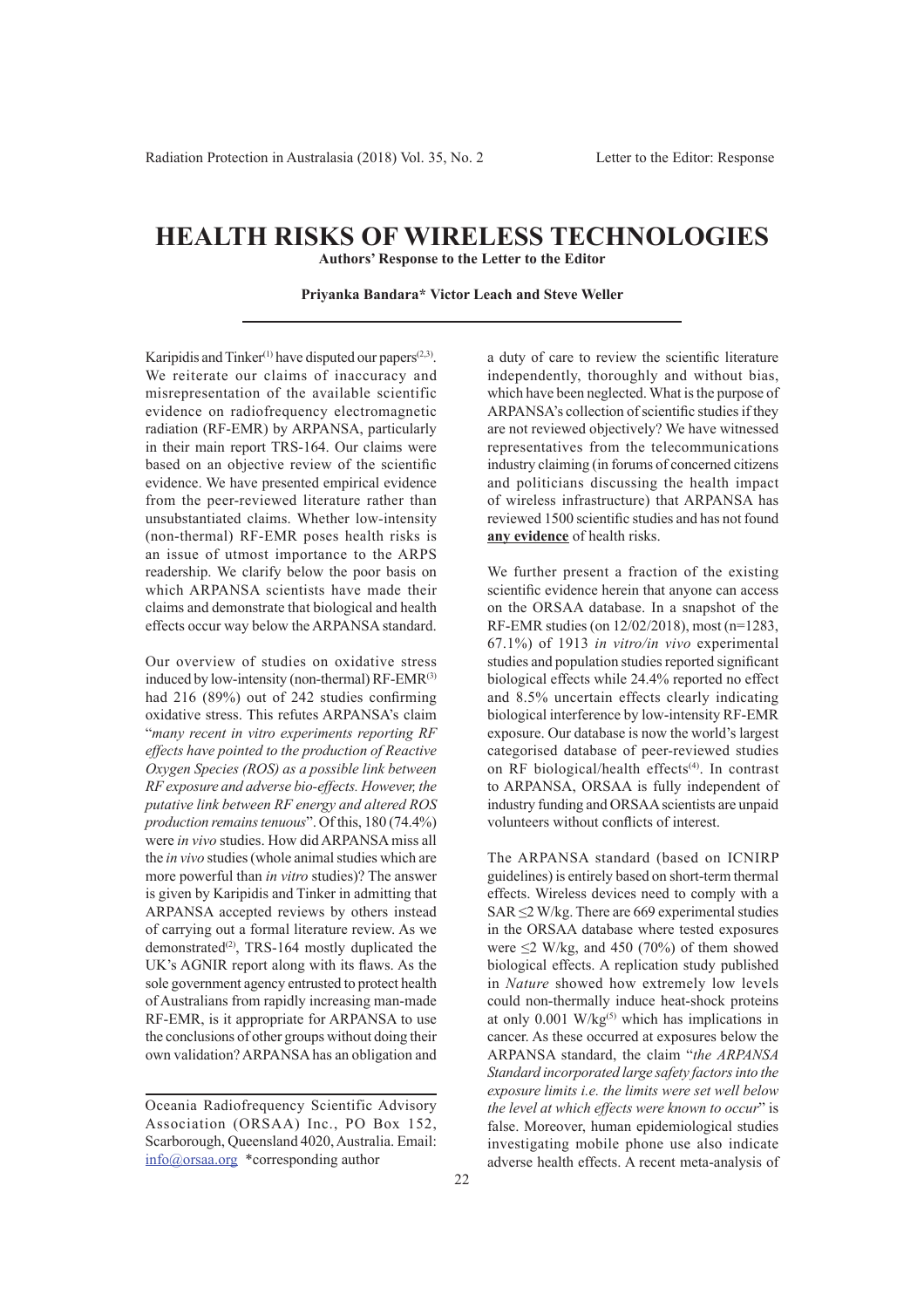24 case-controlled studies (26,846 intracranial tumour cases and 50,013 controls) showed a significantly increased risk of head tumours (especially glioma brain cancers) associated with long term use $^{(6)}$ . Studies that found a higher risk of brain cancer associated with occupational RF exposure also support this finding<sup> $(7)$ </sup>. Given that, the reported >2-fold increase in the incidence rate of the most aggressive brain cancer, glioblastoma multiforme over the last two decades in England and supporting data from elsewhere are very concerning(8).

Studies have also found an increased risk of cancer near fixed RF transmitters: radio/TV/radar towers and mobile phone base stations (MPBS) that expose people to levels well below the ARPANSA Standard for wireless infrastructure (power density 2 -10 W/m2 depending on the frequency). One study that investigated 7191 cancer deaths in a Brazilian city found a steady increase in the cancer mortality rate with proximity to  $MPBS<sup>(9)</sup>$  where RF exposure was 0.00042 to 0.4 W/m<sup>2</sup>. While no such study has been conducted around Australian MPBS, the only large population study conducted more than 20 years ago, led by Dr Bruce Hocking (former Chief Medical Officer of Telstra) on a Sydney population around broadcasting towers, found a significantly increased risk of leukaemia<sup>(10)</sup>. Increased DNA damage and oxidative stress (independent of smoking etc.) have been found in healthy young people living close to MPBS compared to controls without such RF exposure. There was even a positive dose-response effect with respect to duration of exposure and intensity which was only  $0.0012$  W/m<sup>2</sup> at peak<sup>(11,12)</sup>. There was also significantly increased prevalence of various symptoms. Epidemiological findings of neurological, immunological and endocrine effects/symptoms near RF transmitters deserve urgent attention.

The experimental evidence of DNA damage caused by low-intensity RF is now very strong with >100 studies on our database. A 2009 review presented 43 positive studies on genotoxicity $(13)$ . The National Toxicology Program (NTP) of NIH, USA recently found DNA damage induced by nonthermal RF exposure *in vivo* along with evidence of carcinogenesis and other pathologies(14). Lowintensity RF induced PARP1 (a sensitive marker of DNA damage) more than a large dose of gamma  $radiation<sup>(15)</sup>$ .

Even with acute exposures, currently permitted levels have demonstrated biological/health effects (Table 1). For example, significant immune effects were objectively demonstrated by blood tests at a Japanese hospital in double-blind provocation studies with mobile phones<sup>(17)</sup>. Exacerbation of allergic responses is an adverse health effect. These are some of the proven effects which Karipidis and Tinker claim not to occur under the ARPANSA Standard. This evidence indicates that currently permitted RF-EMR levels pose a health risk. We also referred to reputed medical organizations such as the European and American Academies of Environmental Medicine that have come to the same conclusion after independently reviewing the scientific literature.

Our findings also strengthen recent publications demonstrating how RF-EMR meets the criteria for an IARC class 1 carcinogen<sup>(22, 23)</sup>. ARPANSA should immediately pay attention to this evident risk considering that Australia has the world's highest cancer incidence rate out of  $185$  countries<sup> $(24)$ </sup>. By adopting the world's least stringent exposure standards in 2002 and not evaluating the risk posed by biological effects of RF-EMR in an objective and unbiased manner, ARPANSA appears to have risked public health in Australia. It is unfortunate that ARPANSA ignored early warnings from  $CSIRO^{(25)}$ . There is evidence showing that Australians are being exposed to more RF-EMR generated for wireless communication compared to communities in other countries $(26)$ .

ARPANSA's claim of "adequate protection" is questionable when ICNIRP guidelines for nonionizing radiation (NIR) are not adequate as per ICNIRP: "*Different groups in a population may have differences in their ability to tolerate a particular NIR exposure. For example, children, the elderly, and some chronically ill people might have a lower tolerance for one or more forms of NIR exposure than the rest of the population. Under such circumstances, it may be useful or necessary to develop separate guideline levels for different groups within the general population, but it may be more effective to adjust the guidelines for the general population to include such groups*"(27). ARPANSA adopted ICNIRP guidelines without adjustments to cover more sensitive individuals. Does this mean that ARPANSA has knowingly excluded a large fraction of the Australian population in their standard? As RF-EMR is now a pervasive NIR, any standard needs to be inclusive of the entire population. Many of the experimental studies show considerable inter-individual variability in responses indicating that some people/animals are more sensitive to RF-EMR.

Even the small sample of the existing scientific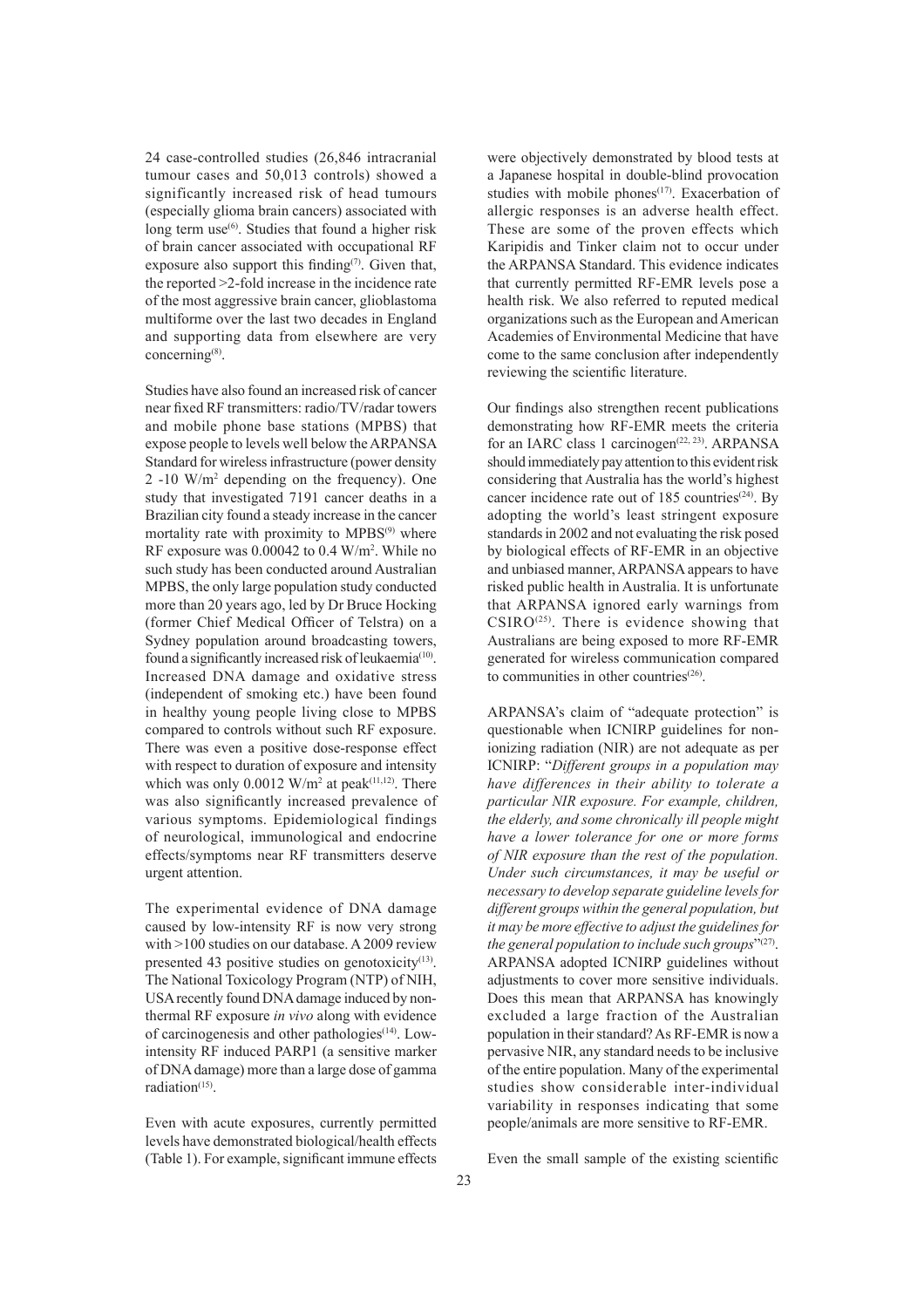| <b>RF-EMR Exposure</b>          | <b>ARPANSA</b> | <b>Effect observed in objective</b>          | <b>Study and Institution</b>                 |
|---------------------------------|----------------|----------------------------------------------|----------------------------------------------|
|                                 | limit          | clinical/biochemical studies                 |                                              |
| Mobile phone $-50$              | 2 W/kg         | Altered (increased) brain glucose            | Volkow <sup>(16)</sup> , National            |
| min, max SAR 0.901              |                | metabolism in healthy volunteers detected    | Institutes of Health                         |
| $W/kg$ .                        |                | by PET scanning.                             | (NIH), USA                                   |
| Mobile phone $-30$              | 2 W/kg         | Exacerbation of allergic immune responses    | Kimata <sup>(17)</sup> , Satou               |
| $min$ , $max$ SAR 1.62          |                | with individual variability in young         | Hospital, Japan                              |
| W/kg                            |                | volunteers.                                  |                                              |
| Mobile phone $-35$              | 2 W/kg         | Increased resting blood pressure in healthy  | Braune <sup>(18)</sup> , University          |
| min, max SAR 2.0                |                | young volunteers $(26 - 36$ yr) in single-   | of Freiburg, Germany                         |
| W/kg                            |                | blind placebo-controlled study               |                                              |
| Mobile phone like               | 2 W/kg         | Altered electrical activity of the brain     | Schmid <sup>(19)</sup> , University          |
| exposure -30 min max            |                | (sleep EEG) in healthy young men with        | of Zurich, Switzerland                       |
| SAR 2.0 W/kg                    |                | individual variability.                      |                                              |
| MPBS exposure at 900            | 4.5 $W/m^2$    | Activated stress responses with clear        | Augner <sup><math>(20)</math></sup> , Public |
| MHz, 50 min, max                |                | individual variability in healthy volunteers | <b>Health Department</b>                     |
| exposure $2.1 \text{ x}10^{-3}$ |                | in a double-blind randomised controlled      | Salzburg, Austria;                           |
| $W/m^2$                         |                | study.                                       |                                              |
| Mobile phone $-15$ and          | 2 W/kg         | Increased oxidative stress markers in        | Abu Khadra <sup>(21)</sup> ,                 |
| 30 min exposure max             |                | saliva in healthy young males.               | Yarmouk University,                          |
| SAR 1.09 W/kg                   |                |                                              | Jordan.                                      |

**Table 1**

**Some studies that presented empirical evidence of biological/health effects in human volunteers upon acute exposure to RF-EMR**

evidence that we have presented casts a shadow over the claim that "*ICNIRP guidelines are developed by teams of international experts and are endorsed by health authorities such as the World Health Organization as international best practice*". The ethics committee of the Karolinska Institute, Sweden, determined in 2008 that ICNIRP has a conflict of interest. ICNIRP is a private group protecting their own guidelines and some members also have financial conflicts of interest due to funding from the industries that generate  $EMFs^{(28)}$ . The self-appointed NGO (maximum 14 members, currently 13), has expertise predominantly in physical sciences and engineering with a shortage of biomedical expertise. Only one member appears to be qualified in medicine (with no original research publications on RF or ELF EMF and two general review/position papers as second and third author) and three qualified in biological sciences with apparently limited research experience in experimental biomedical research on EMFs. It is intriguing that while accepting the ICNIRP's view on the health impact EMFs, ARPANSA has dismissed the literature reviews by more qualified panels with extensive biomedical expertise such as the 29-member BioInitiative Group comprised of 10 MDs and 21  $PhDs<sup>(29)</sup>$ .

TRS-164 review panel (three external members assisted by three ARPANSA staff) lacked expertise

in medicine and biological sciences. Why did ARPANSA appoint a single reviewer for the vast body of experimental studies on biochemical/ physiological effects including oxidative stress when this reviewer had no demonstrated expertise in oxidative stress or related areas of biochemistry? If ARPANSA truly held a commitment to the claimed "international best practice", a multidisciplinary panel of several members with outstanding track records in biomedical sciences would have been appointed to properly assess the large number of studies demonstrating oxidative stress, alteration of voltage-gated ion channels, mitochondrial dysfunction etc.

Dr Ron Melnick, the lead scientist of the team that designed the US NTP study, recently reported on the misleading statements by ICNIRP on the NTP data(30, 31). He stated: *"The 'P' in ICNIRP stands for Protection. One must wonder who this commission is trying to protect – evidently, it is not public health."*(31). The International EMF Project at the WHO that only accepts the ICNIRP view (both organisations share the same founding leader), has operated in a dubious manner, as explained by oncologist Prof. Lennart Hardell<sup>(28)</sup>. The International EMF Scientist Appeal to the WHO and UN by 244 scientists from 41 countries has so far been ignored $(32)$ .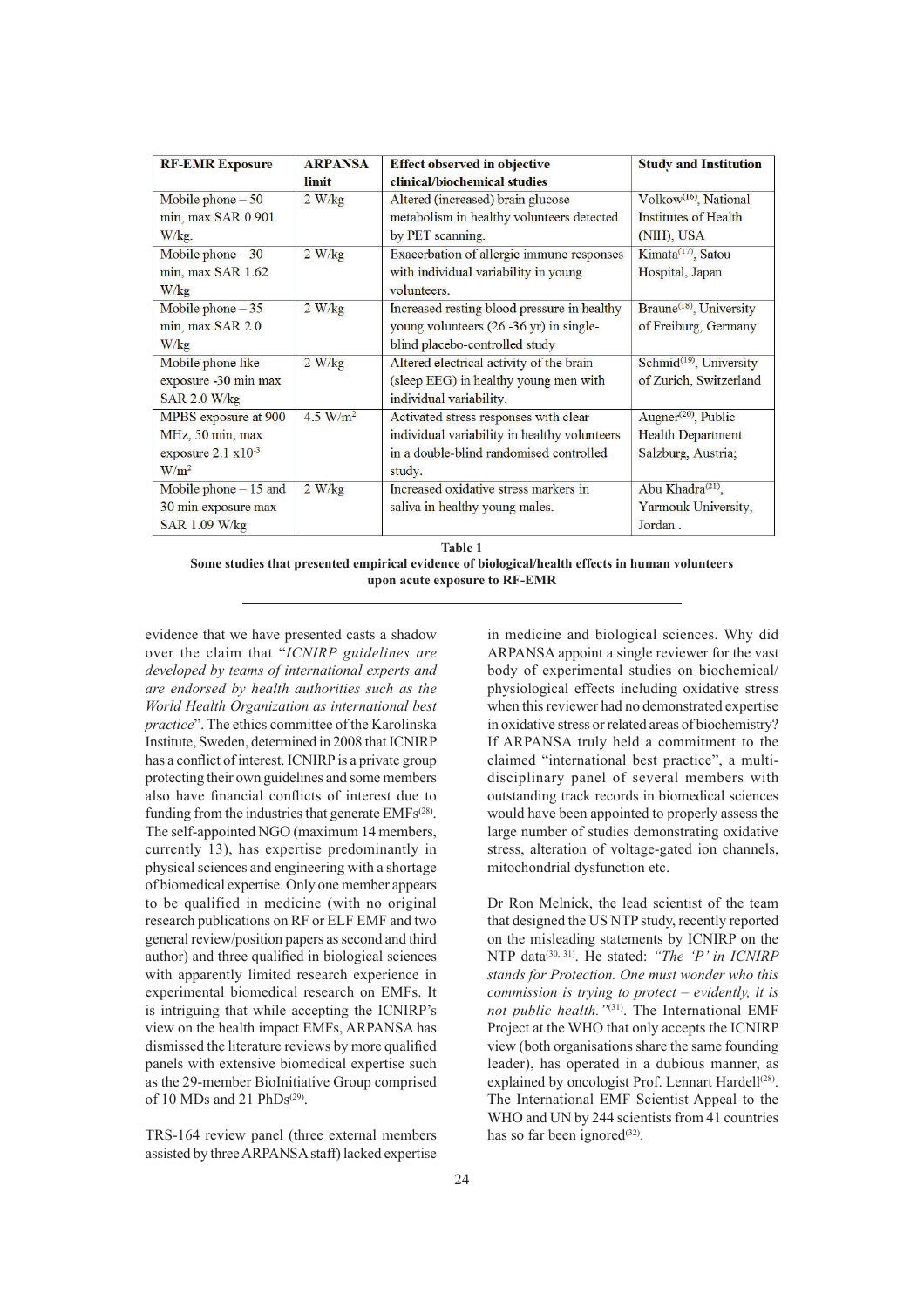In conclusion, ARPANSA has ignored a large evidence base that challenges their position. The scientific evidence we have collated, presented and made publicly available demonstrates that there are biological/health effects occurring at exposures well below the ARPANSA standard. Therefore, ARPANSA's claim that there is "*no substantiated evidence that RF exposure at levels below the limits of the ARPANSA Standard causes harm to humans*" is misleading. A risk management approach should be adopted urgently for RF-EMR with ALARA as the mainstay of this plan. Wireless technology is not risk-free as implied by ARPANSA's claim of "*no established evidence of harm*". Australians need to be informed of the risks so that they can make informed decisions when it comes to the use of wireless technology, particularly with regards to more vulnerable groups such as children.

## **REFERENCES**

- 1. Karipidis K and Tinker R. Letter to the Editor, *Radiation Protection In Australasia*, **35**(1), 29-30 (2018).
- 2. Leach V and Weller S. Radio frequency exposure risk assessment and communication: Critique of ARPANSA TR-164 report. Do we have a problem? *Radiation Protection In Australasia*, **34**(2), pp. 9-18 (2017).
- 3. Bandara P and Weller S. Biological effects of lowintensity radiofrequency electromagnetic radiation – time for a paradigm shift in regulation of public exposure. *Radiation Protection In Australasia*, **34**(2), pp. 2-6 (2017).
- 4. Leach V, Weller S, Redmayne M. A novel database of bio-effects from non-ionizing radiation. Reviews on Environmental Health, **33**(3):273-280. doi: 10.1515/reveh-2018-0017 (2018)
- 5 de Pomerai D, Daniells D, David H, Allan J, Duce I et al. Non-thermal heat-shock response to microwaves. *Nature*, **405**:417-418 (2000).
- 6 Bortkiewicz A, Gadzicka E, Szymczak W. Mobile phone use and risk for intracranial tumors and salivary gland tumors – A meta-analysis. *International Journal of Occupational Medicine Environmental Health*, **30**(1):27-43 (2017).
- 7 Szmigielski S. Cancer morbidity in subjects occupationally exposed to high frequency (radiofrequency and microwave) electromagnetic radiation. *Science of the Total Environment*, **180**(1):9-17 (1996).
- 8 Phlilips A, Henshaw DL, Lamburn G, O'Carroll M. Brain tumours: rise in Glioblastoma Multiforme incidence in England 1995–2015 suggests an adverse environmental or lifestyle factor. *Journal of Environmental and Public Health*, https://doi.org/10.1155/2018/7910754 (2018).
- Dode AC, Leao MM, Tejo Fde A et al. Mortality by neoplasia and cellular telephone base stations in the Belo Horizonte municipality, Minas Gerais state, Brazil. *Science of the Total Environment*, **409**(19):3649-65 (2011).
- 10 Hocking B, Gordon IR, Grain HL, Hatfield GE. Cancer incidence and mortality and proximity to TV towers. *Medical Journal of Australia*, **165**(11-12):601-5 (1996).
- 11 Zothansiama, Zosangzuali M, Lalramdinpuii M, Jagetia GC. Impact of radiofrequency radiation on DNA damage and antioxidants in peripheral blood lymphocytes of humans residing in the vicinity of mobile phone base stations. *Electromagnetic Biology and Medicine*, **36**(3):295-305. doi: 10.1080/15368378.2017.1350584 (2017).
- 12 Gulati S, Yadav A, Kumar N, Priya K, Aggarwal NK, Gupta R. Phenotypic and genotypic characterization of antioxidant enzyme system in human population exposed to radiation from mobile towers. *Molecular and Cellular Biochemistry*, **440**(1-2):1-9 (2018).
- 13 Ruediger HW. Genotoxic effects of radiofrequency electromagnetic fields. *Pathophysiology*, 16(2-3):89-102 (2009).
- 14 High exposure to radio frequency radiation associated with cancer in male rats. National Toxicology Program, US Department of Health and Human Services, https://www.nih.gov/ news-events/news-releases/high-exposure-radiofrequency-radiation-associated-cancer-male-rats (November 2018).
- 15 He Q, Zong L, Sun Y et al. Adaptive response in mouse bone marrow stromal cells exposed to 900MHz radiofrequency fields: Impact of poly (ADP-ribose) polymerase (PARP). *Mutation Research*, **820**:19-25 (2017).
- 16 Volkow ND, Tomasi D, Wang GJ et al. Effects of cell phone radiofrequency signal exposure on brain glucose metabolism. *Journal of the American Medical Association*, 305(8):808-13 (2011).
- 17 Kimata H. Microwave radiation from cellular<br>phones increases allergen-specific IgE increases allergen-specific IgE production. *Allergy*, **60**(6):838-9 (2005).
- Braune S, Wrocklage C, Raczek J et al. Resting blood pressure increase during exposure to a radio-frequency electromagnetic field. *Lancet*, **351**: 1857-8 (1998).
- 19 Schmid MR, Loughran SP, Regel SJ et al. Sleep EEG alterations: effects of different pulsemodulated radio frequency electromagnetic fi elds. *Journal of Sleep Research*, **21**(1):50-8 (2012).
- 20 Augner C, Hacker GW, Oberfeld G et al. Effects of exposure to GSM mobile phone base station signals on salivary cortisol, alpha-amylase, and immunoglobulin A. *Biomedical and*